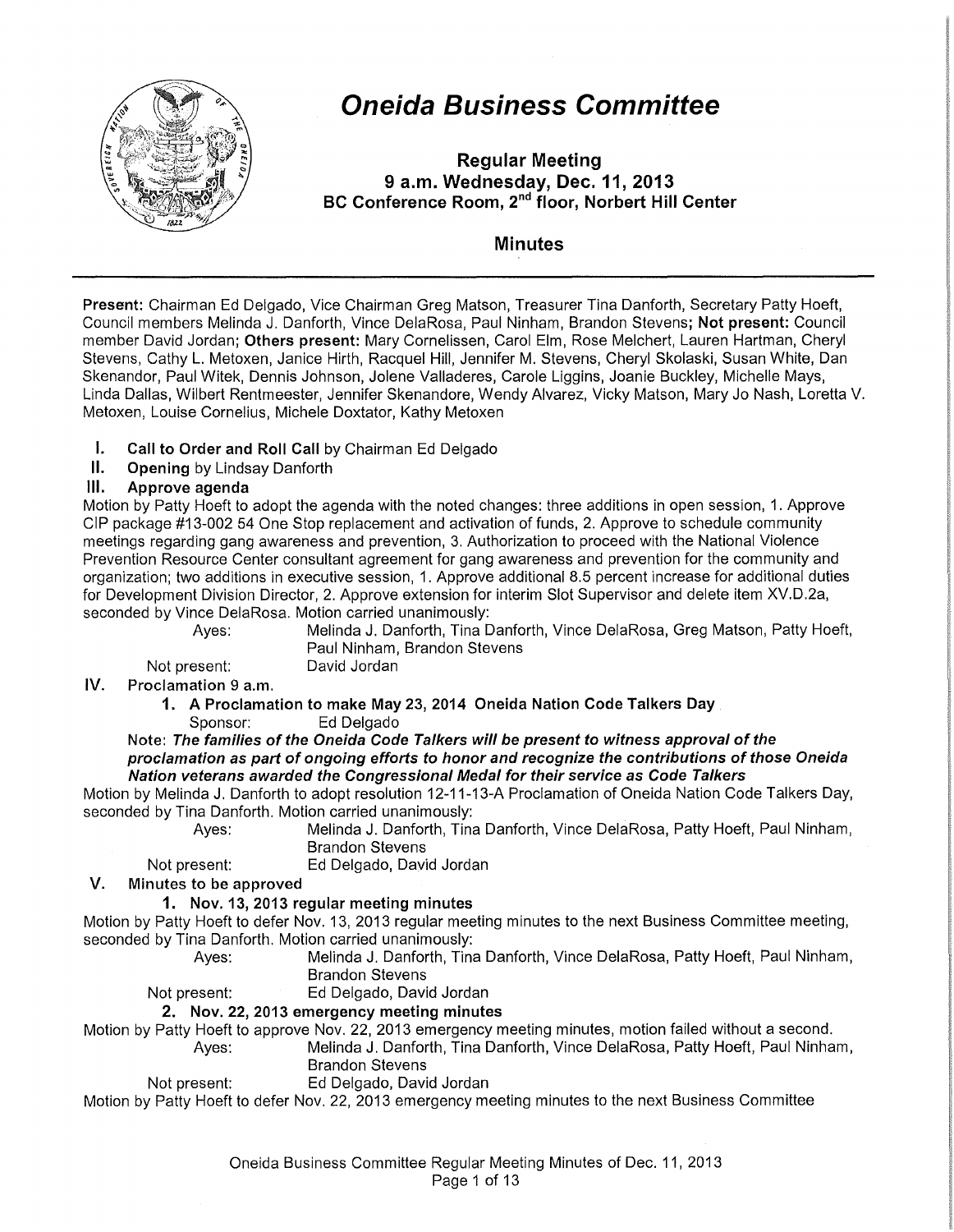meeting, seconded by Paul Ninham. Motion carried unanimously:

- 
- Melinda J. Danforth, Tina Danforth, Vince DelaRosa, Patty Hoeft, Paul Ninham, Brandon Stevens

Not present: Ed Delgado, David Jordan

#### VI. Resolutions

#### 1. Fee-to-Trust Application Property Address: 2465 Oakwood Drive, Green Bay<br>Sponsor: Pat Pelky Pat Pelky

Motion by Tina Danforth to adopt the resolution 12-11-13-B Fee to Trust Application Property Address: 2465 Oakwood Drive, Green Bay, seconded by Paul Ninham. Motion carried unanimously:

Melinda J. Danforth, Tina Danforth, Vince DelaRosa, Patty Hoeft, Paul Ninham, Brandon Stevens

Not present: Ed Delgado, David Jordan

2. Native Strong: Healthy Kids, Healthy Futures: Capacity Building Grant-Notah Begay Ill Foundation

Sponsor: Joanie Buckley

Motion by Tina Danforth to adopt resolution 12-11-13-C Native Strong: Healthy Kids, Healthy Futures: Capacity Building Grant-Notah Begay Ill Foundation, seconded by Greg Matson. Motion carried unanimously:

Ayes: Melinda J. Danforth, Tina Danforth, Vince DelaRosa, Greg Matson, Patty Hoeft,

Paul Ninham, Brandon Stevens

Not present: David Jordan

# VII. Reports

1. Emergency Management - Marty Antone

Excerpt from Oct. 23, 2013: Motion by Patty Hoeft to defer the Emergency Management report to the next Business Committee meeting, seconded by Vince DelaRosa. Motion carried unanimously.

Excerpt from Nov. 13, 2013: Motion by David Jordan to defer the Emergency Management report to the next Business Committee meeting, seconded by Vince DelaRosa. Motion carried unanimously.

Ayes: Melinda J. Danforth, Vince DelaRosa, Greg Matson, Patty Hoeft, Paul Ninham,

Motion by Greg Matson to defer the Emergency Management report to the next Business Committee work meeting, seconded by Paul Ninham. Motion carried with one opposed:

Opposed: Not present: For the record:

Brandon Stevens Tina Danforth David Jordan Tina Danforth stated I oppose because I think this is a reporting requirement and it suffices to meet that requirement. If you want to have a work meeting, that's fine.

2. Governmental Services Division - Don White

Excerpt from Nov. 13, 2013: Motion by David Jordan to defer the Governmental Services report to the next Business Committee meeting, seconded by Vince DelaRosa. Motion carried unanimously.

Motion by Paul Ninham to accept the Governmental Services Division report, seconded by Vince DelaRosa. Motion carried unanimously:

Ayes: Melinda J. Danforth, Tina Danforth, Vince DelaRosa, Greg Matson, Patty Hoeft, Paul Ninham, Brandon Stevens

Not present: David Jordan

# 3. Comprehensive Health Division - Dr. Vir/Debra Danforth Deferral Requested

Motion by Melinda J. Danforth to defer the Comprehensive Health Division to the next Business Committee meeting, seconded by Paul Ninham. Motion carried with one abstention:

Ayes: Melinda J. Danforth, Vince DelaRosa, Greg Matson, Patty Hoeft, Paul Ninham, Brandon Stevens

Abstained: Tina Danforth

Not present: David Jordan

# VIII. Boards, Committees and Commissions

A. Appointments

## B. Quarterly reports

1. South Eastern Oneida Tribal Services - Pamela Ninham, Chairwoman **Excerpt from Oct. 23, 2013:** Motion by Brandon Stevens to defer the South Eastern Oneida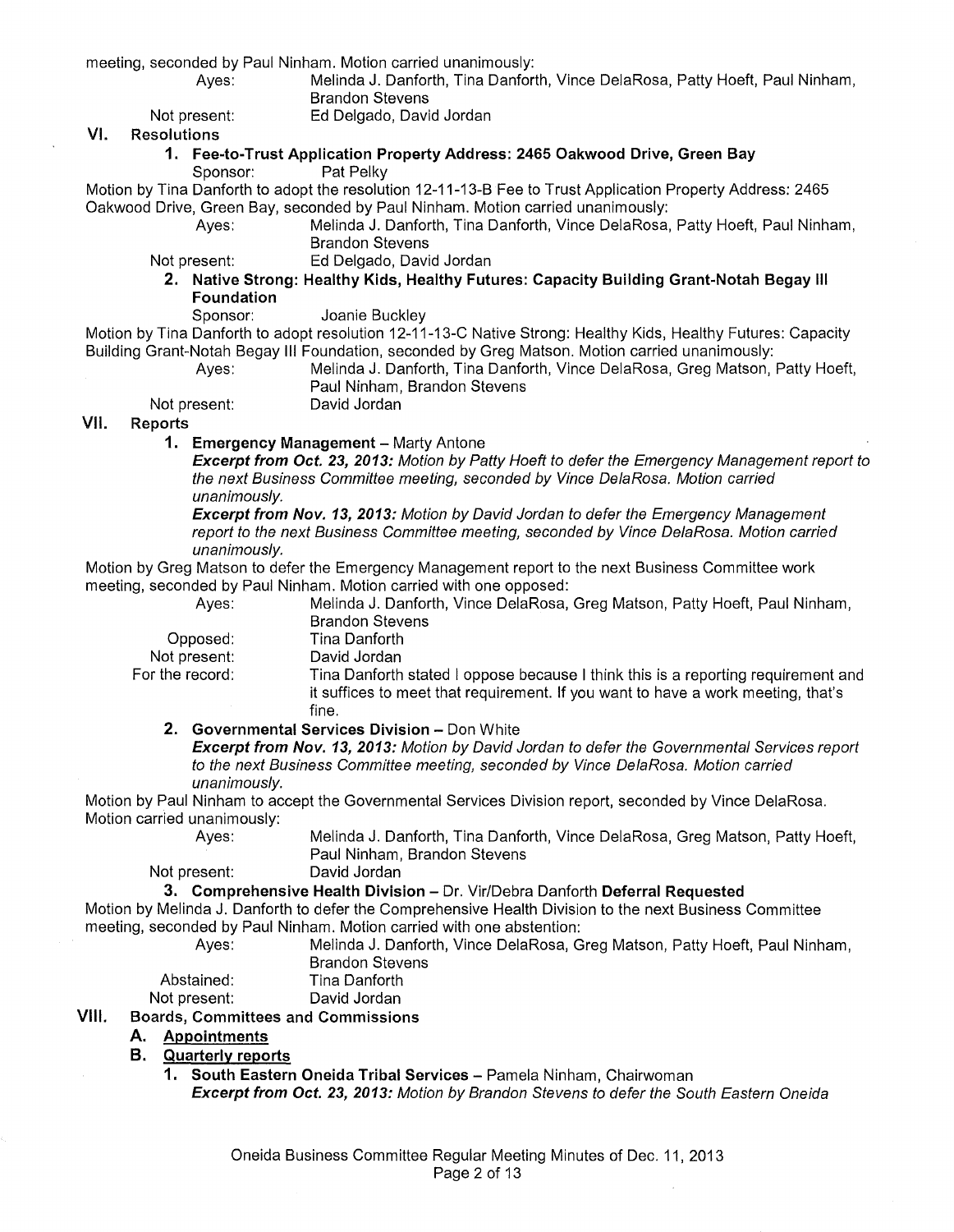Tribal Services quarterly report to the next Business Committee meeting, seconded by Paul Ninham. Motion carried unanimously.

**Excerpt from Nov. 13, 2013:** Motion by Melinda J. Danforth to defer the South Eastern Oneida Tribal Services quarterly report to the next Business Committee meeting, seconded by David Jordan. Motion carried with one abstention.

Motion by Brandon Stevens to defer the South Eastern Oneida Tribal Services quarterly report to the next Business Committee meeting, seconded by Vince DelaRosa. Motion carried unanimously:

Melinda J. Danforth, Tina Danforth, Vince DelaRosa, Greg Matson, Patty Hoeft, Paul Ninham, Brandon Stevens

Not present: David Jordan

Amendment to the main motion by Melinda J. Danforth to have the SEOTS liaison to contact the SEOTS board to see if they can be present by video conference or to find out what is happening there, seconded by Paul Ninham. Motion carried unanimously:<br>Ayes:

Melinda J. Danforth, Tina Danforth, Vince DelaRosa, Greg Matson, Patty Hoeft, Paul Ninham, Brandon Stevens

Not present:

**2. Oneida Land Claims Commission-** Amelia Cornelius, Chairwoman

**Excerpt from Nov. 13, 2013:** Motion by Melinda J. Danforth to defer the Oneida Land Claims Commission quarterly report to the next Business Committee meeting, seconded by David Jordan. Motion carried with one abstention.

Motion by Tina Danforth to accept the Oneida Land Claims Commission quarterly report, seconded by Vince DelaRosa. Motion carried unanimously:

Ayes: Melinda J. Danforth, Tina Danforth, Vince DelaRosa, Greg Matson, Patty Hoeft, Paul Ninham, Brandon Stevens

Not present:

**3. Child Protective Board - Lois Strong, Chairwoman** 

Motion by Patty Hoeft to accept the Child Protective Board quarterly report, seconded by Vince DelaRosa. Motion carried unanimously:<br>:Ayes

Melinda J. Danforth, Tina Danforth, Vince DelaRosa, Greg Matson, Patty Hoeft, Paul Ninham, Brandon Stevens

Not present:

**4. Anna John Nursing Home Commission-** Melinda K. Danforth, Chairwoman

Motion by Patty Hoeft to accept the Anna John Nursing Home Commission quarterly report, seconded by Vince DelaRosa. Motion carried unanimously:

Ayes: Melinda J. Danforth, Tina Danforth, Vince DelaRosa, Greg Matson, Patty Hoeft, Paul Ninham, Brandon Stevens

Not present: David Jordan

**5. Oneida Nation Commission on Aging-** Wes Martin, Jr., Chairman **REQUESTED DEFERRAL**  Motion by Tina Danforth to defer the Oneida Nation Commission on Aging quarterly report, seconded by Patty Hoeft. Motion carried unanimously:

Ayes: Melinda J. Danforth, Tina Danforth, Vince DelaRosa, Greg Matson, Patty Hoeft, Paul Ninham, Brandon Stevens

Not present: David Jordan

**6. Oneida Seven Generations Corporation - William Cornelius, Chairman** 

Motion by Paul Ninham to table this item, seconded by Tina Danforth. Motion carried with one opposed:

Ayes: Melinda J. Danforth, Tina Danforth, Vince DelaRosa, Greg Matson, Paul Ninham, Brandon Stevens

Opposed: Patty Hoeft<br>Not present: David Jorda

David Jordan

**7. Oneida Airport Hotel Corporation Board** -Janice Skenandore-Hirth, Chairwoman

Motion by Tina Danforth to accept the Oneida Airport Hotel Corporation Board quarterly report, seconded by Vince DelaRosa. Motion carried unanimously:

Ayes: Melinda J. Danforth, Tina Danforth, Vince DelaRosa, Greg Matson, Paul Ninham,

Brandon Stevens

Not present: Patty Hoeft, David Jordan

8. Oneida Golf Enterprises - Janice Skenandore-Hirth, Agent

Motion by Tina Danforth to accept the Oneida Golf Enterprises quarterly report, seconded by Greg Matson. Motion carried unanimously: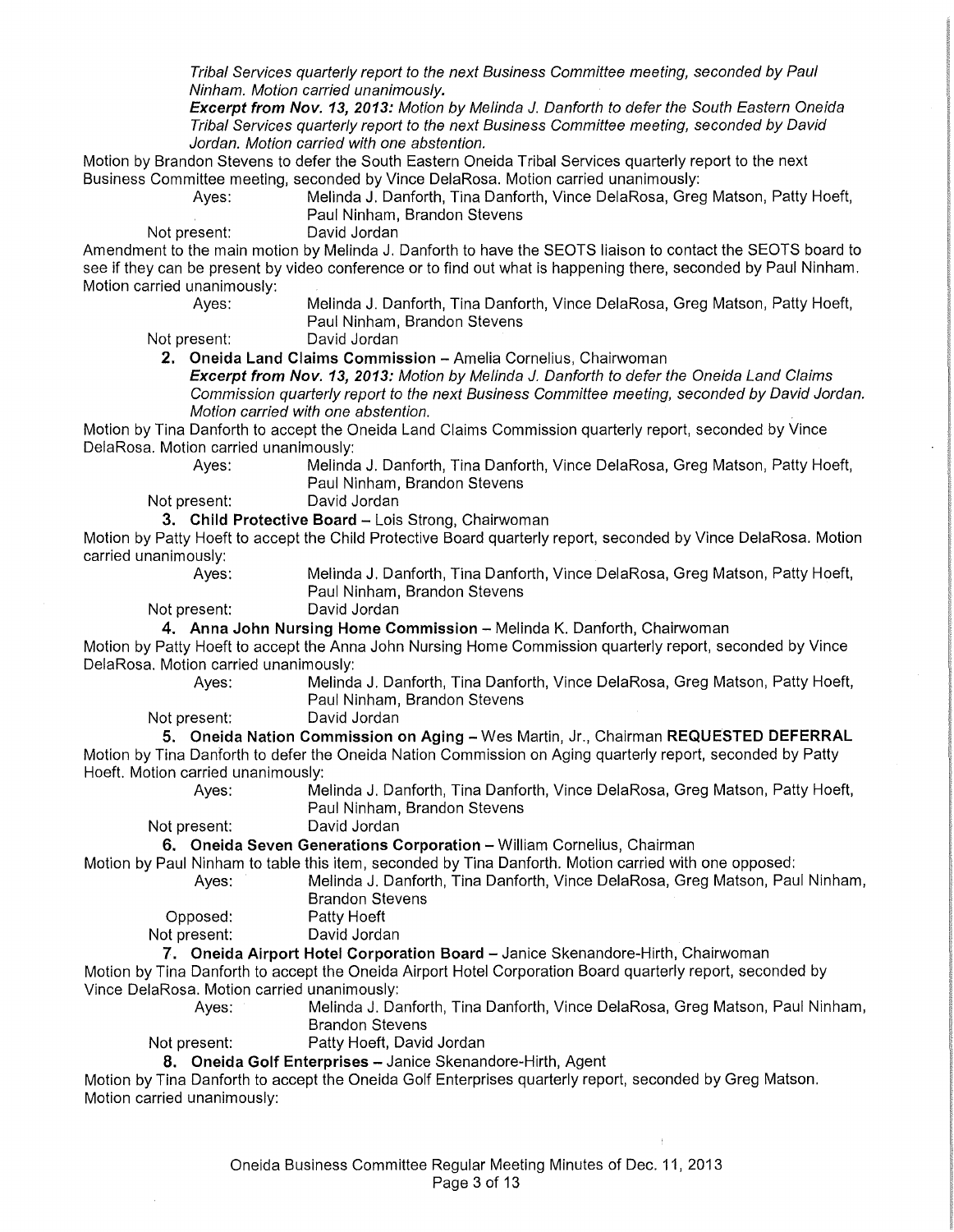| Ayes:                                                   | Melinda J. Danforth, Tina Danforth, Vince DelaRosa, Greg Matson, Patty Hoeft,                                                                                                     |
|---------------------------------------------------------|-----------------------------------------------------------------------------------------------------------------------------------------------------------------------------------|
|                                                         | Paul Ninham, Brandon Stevens                                                                                                                                                      |
| Not present:                                            | David Jordan                                                                                                                                                                      |
|                                                         | 9. Bay Bank Corporation - Lance Broberg, Chairman                                                                                                                                 |
|                                                         | Motion by Brandon Stevens to approve the Bay Bank quarterly report, seconded by Paul Ninham. Motion carried                                                                       |
| unanimously:                                            |                                                                                                                                                                                   |
| Ayes:                                                   | Melinda J. Danforth, Tina Danforth, Vince DelaRosa, Greg Matson, Patty Hoeft,                                                                                                     |
|                                                         | Paul Ninham, Brandon Stevens                                                                                                                                                      |
| Not present:                                            | David Jordan                                                                                                                                                                      |
|                                                         | 10. Oneida Total Integrated Enterprises - Butch Rentmeester, Chairman                                                                                                             |
|                                                         | Motion by Brandon Stevens to accept the Oneida Total Integrated Enterprises quarterly report, seconded by Paul                                                                    |
| Ninham. Motion carried unanimously:                     |                                                                                                                                                                                   |
| Ayes:                                                   | Melinda J. Danforth, Tina Danforth, Vince DelaRosa, Greg Matson, Patty Hoeft,                                                                                                     |
|                                                         | Paul Ninham, Brandon Stevens                                                                                                                                                      |
| Not present:                                            | David Jordan                                                                                                                                                                      |
|                                                         | Motion by Tina Danforth that OTIE provide succession planning for the corporation in their next quarterly report,<br>Seconded by Melinda J. Danforth. Motion carried unanimously: |
|                                                         |                                                                                                                                                                                   |
| Ayes:                                                   | Melinda J. Danforth, Tina Danforth, Vince DelaRosa, Greg Matson, Patty Hoeft,                                                                                                     |
|                                                         | Paul Ninham, Brandon Stevens<br>David Jordan                                                                                                                                      |
| Not present:                                            | Motion by Patty Hoeft to take a 15 minute recess at 1:06 p.m., seconded by Melinda J. Danforth. Motion carried                                                                    |
| unanimously:                                            |                                                                                                                                                                                   |
| Ayes:                                                   | Melinda J. Danforth, Vince DelaRosa, Patty Hoeft, Paul Ninham                                                                                                                     |
| Not present:                                            | Tina Danforth, Ed Delgado, David Jordan, Brandon Stevens                                                                                                                          |
|                                                         | Motion by Patty Hoeft to come out of recess at 1:31 p.m., seconded by Vince DelaRosa. Motion carried                                                                              |
| unanimously:                                            |                                                                                                                                                                                   |
| Ayes:                                                   | Melinda J. Danforth, Vince DelaRosa, Patty Hoeft, Paul Ninham                                                                                                                     |
| Not present:                                            | Tina Danforth, Ed Delgado, David Jordan, Brandon Stevens                                                                                                                          |
| IX.<br><b>Standing Committees</b>                       |                                                                                                                                                                                   |
|                                                         | A. Legislative Operating Committee - Melinda J. Danforth, Chairwoman                                                                                                              |
|                                                         | 1. Nov. 6, 2013 LOC meeting minutes                                                                                                                                               |
|                                                         | Motion by Patty Hoeft to accept Nov. 6, 2013 LOC meeting minutes, seconded by Vince DelaRosa. Motion carried                                                                      |
| unanimously:                                            |                                                                                                                                                                                   |
| Ayes:                                                   | Melinda J. Danforth, Vince DelaRosa, Patty Hoeft, Paul Ninham                                                                                                                     |
| Not present:                                            | Tina Danforth, Ed Delgado, David Jordan, Brandon Stevens                                                                                                                          |
|                                                         | 2. Nov. 20, 2013 LOC meeting minutes                                                                                                                                              |
|                                                         | Motion by Patty Hoeft to accept Nov. 20, 2013 LOC meeting minutes, seconded by Paul Ninham. Motion carried                                                                        |
| unanimously:                                            |                                                                                                                                                                                   |
| Ayes:                                                   | Melinda J. Danforth, Vince DelaRosa, Patty Hoeft, Paul Ninham                                                                                                                     |
| Not present:                                            | Tina Danforth, Ed Delgado, David Jordan, Brandon Stevens                                                                                                                          |
|                                                         | 3. Adopt resolution for amendments to Community Support Fund Policy                                                                                                               |
|                                                         | Motion by Patty Hoeft to adopt resolution 12-11-13-D Amendments to the Community Support Fund Policy,                                                                             |
| seconded by Vince DelaRosa. Motion carried unanimously: |                                                                                                                                                                                   |
| Ayes:                                                   | Melinda J. Danforth, Vince DelaRosa, Patty Hoeft, Paul Ninham                                                                                                                     |
| Not present:                                            | Tina Danforth, Ed Delgado, David Jordan, Brandon Stevens                                                                                                                          |
|                                                         | Motion by Melinda J. Danforth to direct the community support program to collect and report data on the income                                                                    |
|                                                         | levels and cost share ability of the individuals who request assistance from the program, seconded by Paul                                                                        |
| Ninham. Motion carried unanimously:                     |                                                                                                                                                                                   |
| Ayes:                                                   | Melinda J. Danforth, Vince DelaRosa, Patty Hoeft, Paul Ninham                                                                                                                     |
| Not present:                                            | Tina Danforth, Ed Delgado, David Jordan, Brandon Stevens                                                                                                                          |
|                                                         | 4. Adopt resolution for amendments to Oneida Trust Scholarship Policy                                                                                                             |
|                                                         | Motion by Patty Hoeft to adopt resolution 12-11-13-E Amendments to the Oneida Trust Scholarship Policy,                                                                           |
| seconded by Paul Ninham. Motion carried unanimously:    |                                                                                                                                                                                   |
| Ayes:                                                   | Melinda J. Danforth, Vince DelaRosa, Patty Hoeft, Paul Ninham                                                                                                                     |
| Not present:                                            | Tina Danforth, Ed Delgado, David Jordan, Brandon Stevens                                                                                                                          |
|                                                         | 5. Adopt resolution for amendments to Drug and Alcohol Free Workplace Policy                                                                                                      |
|                                                         | Motion by Patty Hoeft to adopt resolution 12-11-13-F Amendments to the Drug and Alcohol Free Workplace                                                                            |
|                                                         | Policy, seconded by Paul Ninham. Motion carried unanimously:                                                                                                                      |
|                                                         |                                                                                                                                                                                   |
|                                                         |                                                                                                                                                                                   |

 $\bar{\mathcal{A}}$ 

 $\hat{\mathcal{A}}$ 

 $\bar{\bar{z}}$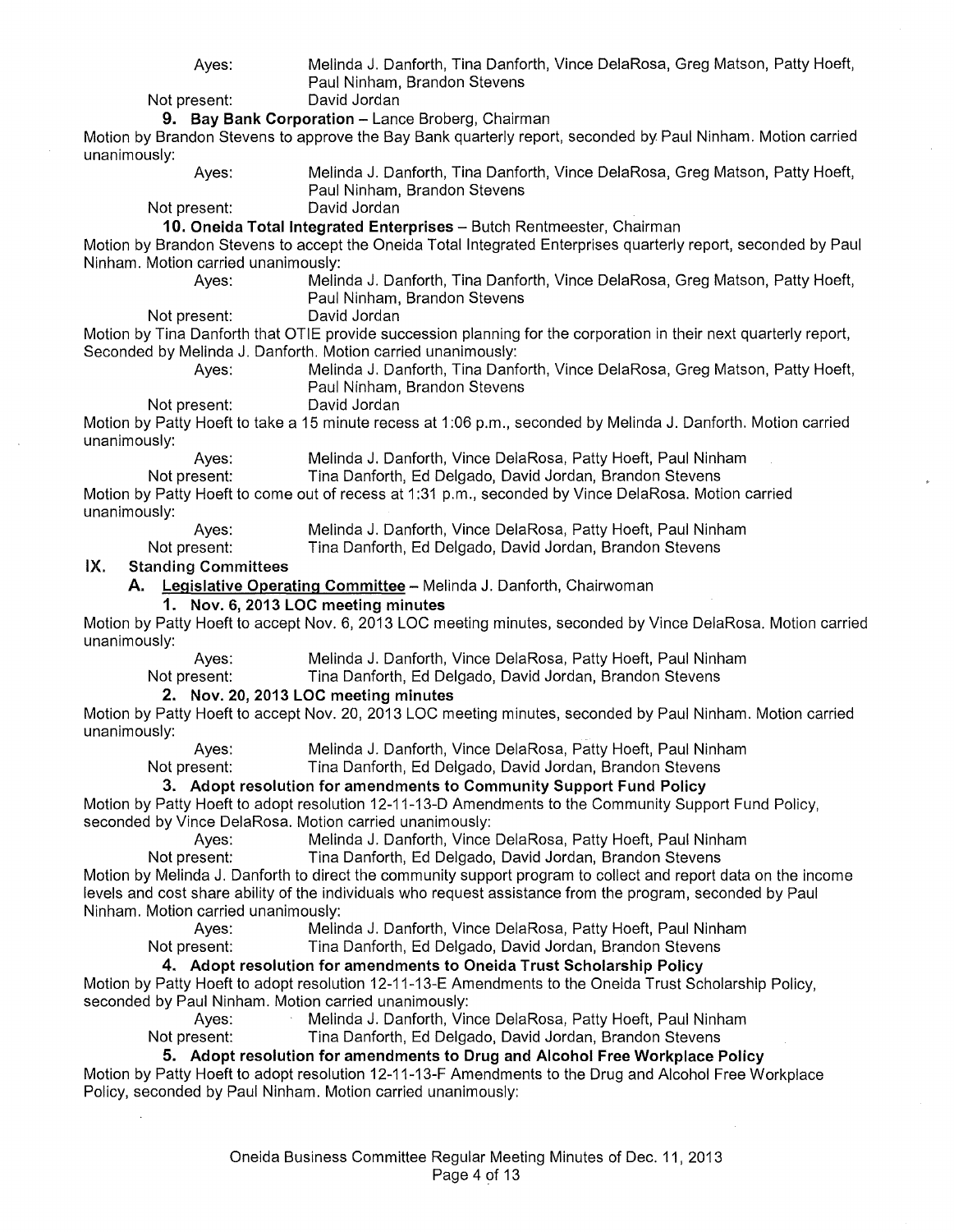Ayes: Melinda J. Danforth, Vince DelaRosa, Patty Hoeft, Paul Ninham<br>Not present: Tina Danforth, Ed Delgado, David Jordan, Brandon Stevens Tina Danforth, Ed Delgado, David Jordan, Brandon Stevens

**B. Finance Committee-** Treasurer Tina Danforth, Chairwoman

#### **1. Dec. 6, 2013 Finance Committee meeting minutes**

Motion by Patty Hoeft to approve Dec. 6, 2013 Finance Committee meeting minutes, seconded by Vince DelaRosa. Motion carried unanimously:<br>Ayes: Melinda

Ayes: Melinda J. Danforth, Vince DelaRosa, Patty Hoeft, Paul Ninham<br>Not present: Tina Danforth, Ed Delgado, David Jordan, Brandon Stevens

Tina Danforth, Ed Delgado, David Jordan, Brandon Stevens

# **C. Community Development Planning Committee-** Vince DelaRosa, Chairman

# **1. Nov. 7, 2013 CDPC meeting minutes**

Motion by Patty Hoeft to approve Nov. 7, 2013 CDPC meeting minutes, seconded by Paul Ninham. Motion carried unanimously:

Ayes: Melinda J. Danforth, Vince DelaRosa, Patty Hoeft, Paul Ninham<br>Not present: Tina Danforth, Ed Delgado, David Jordan, Brandon Stevens

Tina Danforth, Ed Delgado, David Jordan, Brandon Stevens

**D. Quality of Life-** Paul Ninham, Chairman

#### X. General Tribal Council

#### **1. GTC annual meeting 6 p.m. Mon., Jan. 6, 2014, agenda and materials to printing and distribution, retroactive approval**

Motion by Melinda J. Danforth to retroactive approve the GTC annual meeting Jan. 6, 2014 agenda and materials for printing and distribution to the membership, seconded by Vince DelaRosa. Motion carried unanimously:

Ayes: Melinda J. Danforth, Vince DelaRosa, Patty Hoeft, Paul Ninham<br>Not present: Tina Danforth. Ed Delgado. David Jordan. Brandon Stevens

Tina Danforth, Ed Delgado, David Jordan, Brandon Stevens

# XI. Unfinished Business

# **1. Standard procedure for offering premium pay**

Geraldine Danforth

**Excerpt from Nov. 13, 2013:** Motion by Vince DelaRosa to have HRD come back with standardized policy, that could be considered for everybody, which includes the time, when it starts and begins, what days it is offered and also the amount for all Holidays, seconded by Melinda *J.* Danforth. Motion carried unanimously.

Motion by Patty Hoeft to adopt the standard procedure for offering premium pay, seconded by Vince DelaRosa. Motion carried unanimously:<br>Ayes:

Ayes: Melinda J. Danforth, Vince DelaRosa, Patty Hoeft, Paul Ninham<br>Not present: Tina Danforth, Ed Delgado, David Jordan, Brandon Stevens Tina Danforth, Ed Delgado, David Jordan, Brandon Stevens

# XII. New Business/Requests

# **1. Oneida Cemetery update**

Sponsor: Ed Delgado

Motion by Vince DelaRosa to defer the follow up to the questions to the Chairman's office, seconded by Paul Ninham. Motion carried with two opposed:

Vince DelaRosa, Patty Hoeft, Paul Ninham

Opposed: Greg Matson, Melinda J. Danforth

Not present: Tina Danforth, David Jordan, Brandon Stevens

## **2. Request for information for 2014 first quarter Joint Business Committee/Trust Committee meeting**

Sponsor: Melinda J. Danforth

Motion by Melinda J. Danforth to request the Chief Financial Officer to prepare the information as requested from the Trust Committee for the Business Committee's review at the next Business Committee meeting, seconded by Paul Ninham. Motion carried unanimously:

Ayes: Melinda J. Danforth, Vince DelaRosa, Patty Hoeft, Paul Ninham

Not present: Tina Danforth, Ed Delgado, David Jordan, Brandon Stevens

# **3. Approve limited waiver of sovereign immunity for Wisconsin State-Transportation Electronic DMV Records Service Data Access contract**

## Patrick Stensloff/Larry Barton

Motion by Patty Hoeft to approve the limited waiver of sovereign immunity for Wisconsin State-Transportation Electronic DMV Records of Service Data Access contract, seconded by Paul Ninham. Motion carried unanimously:

| Ayes:        | Melinda J. Danforth, Vince DelaRosa, Patty Hoeft, Paul Ninham |
|--------------|---------------------------------------------------------------|
| Not present: | Tina Danforth, Ed Delgado, David Jordan, Brandon Stevens      |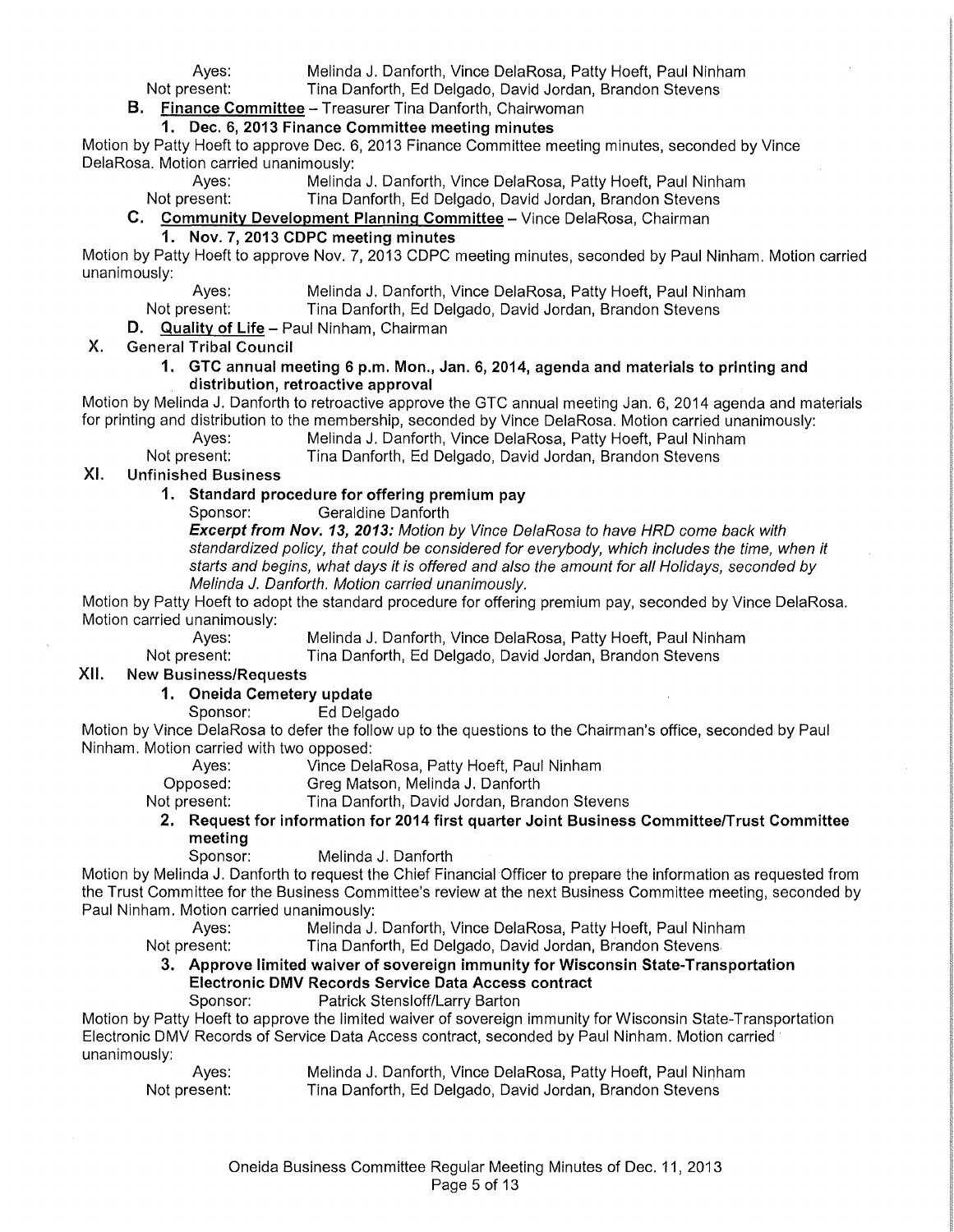# **4. Limited waiver of sovereign immunity for Wisconsin Document Imaging Contract #2013- 1406, retroactive approval**

Jo Anne House

Motion by Patty Hoeft to retroactive approve the limited waiver of sovereign immunity for Wisconsin Document Imaging Contract #2013-1406, seconded by Paul Ninham. Motion approved with one abstention:

- Ayes: Vince DelaRosa, Patty Hoeft, Paul Ninham
- Abstained: Melinda J. Danforth

- Not present: Tina Danforth, Ed Delgado, David Jordan, Brandon Stevens
	- **5. Activate \$8,971,000 from approved FY2014 CIP budget for CIP #10-008 Casino Expansion Projects** 
		- **Butch Rentmeester**

Motion by Melinda J. Danforth to approve activating \$8,971,000 from approved FY2014 CIP budget for CIP #10-008 Casino Expansion Projects, seconded by Paul Ninham. Motion carried unanimously:

Ayes: Melinda J. Danforth, Vince DelaRosa, Patty Hoeft, Paul Ninham

Not present: Tina Danforth, Ed Delgado, David Jordan, Brandon Stevens

# **6. Approve Gaming Facility License**

Troy Parr

Motion by Patty Hoeft to approve the Gaming Facility License, seconded by Vince DelaRosa. Motion carried unanimously:

Ayes: Melinda J. Danforth, Vince DelaRosa, Patty Hoeft, Paul Ninham<br>Not present: Tina Danforth, Ed Delgado, David Jordan, Brandon Stevens Tina Danforth, Ed Delgado, David Jordan, Brandon Stevens

Motion by Melinda J. Danforth to request the Chairman to send over the Gaming Facility License information so that they can forward it on to the State, seconded by Patty Hoeft. Motion carried unanimously:

Ayes: Melinda J. Danforth, Vince DelaRosa, Patty Hoeft, Paul Ninham

- Not present: Tina Danforth, Ed Delgado, David Jordan, Brandon Stevens
	- **7. FY2014 Employment, Compensation & Benefits-** Geraldine Danforth, HR Area Manager
	- **a. Comprehensive Health Division: Approve workforce level change for Licensed Practical Nurse position**

Motion by Patty Hoeft to approve workforce level change for Licensed Practical Nurse position, seconded by Vince DelaRosa. Motion carried unanimously:

Ayes: Melinda J. Danforth, Vince DelaRosa, Patty Hoeft, Paul Ninham

Not present: Tina Danforth, Ed Delgado, David Jordan, Brandon Stevens

#### **b. Development Division: Approve to hire within approved workforce levels in Custodial Department**

Motion by Patty Hoeft to approve hiring within approved workforce levels in Custodial Department, seconded by Vince DelaRosa. Motion carried unanimously:

- Ayes: Melinda J. Danforth, Vince DelaRosa, Patty Hoeft, Paul Ninham Not present: Tina Danforth, Ed Delgado, David Jordan, Brandon Stevens
	- **c. Governmental Services Division: Approve to post and hire a one-year, limited-term Project Manager position in Education and Training Department**

Motion by Paul Ninham to approve posting and hiring a one-year, limited-term Project Manager position in Education and Training Department, seconded by Vince DelaRosa. Motion carried unanimously:

Ayes: Melinda J. Danforth, Vince DelaRosa, Patty Hoeft, Paul Ninham Not present: Tina Danforth, Ed Delgado, David Jordan, Brandon Stevens

~. **Governmental Services Division: Approve to hire emergency temporary Library Aide for existing employee while on family leave** 

Motion by Patty Hoeft to approve hiring an emergency temporary Library Aide for existing employee while on family leave, seconded by Vince DelaRosa. Motion carried unanimously:

Ayes: Melinda J. Danforth, Vince DelaRosa, Patty Hoeft, Paul Ninham

Not present: Tina Danforth, Ed Delgado, David Jordan, Brandon Stevens

#### **e. Governmental Services Division: Approve to hire an emergency temporary employee for Head Start Teacher position to replace employee on leave of absence**

Motion by Melinda J. Danforth to approve hiring an emergency temporary employee for Head Start Teacher position to replace employee on leave of absence, seconded by Paul Ninham. Motion carried unanimously: Ayes: Melinda J. Danforth, Vince DelaRosa, Patty Hoeft, Paul Ninham

Not present: Tina Danforth, Ed Delgado, David Jordan, Brandon Stevens

**f. Governmental Services Division: Approve to hire two emergency temporary part-time employees in the Warehouse Worker position to replace vacant position**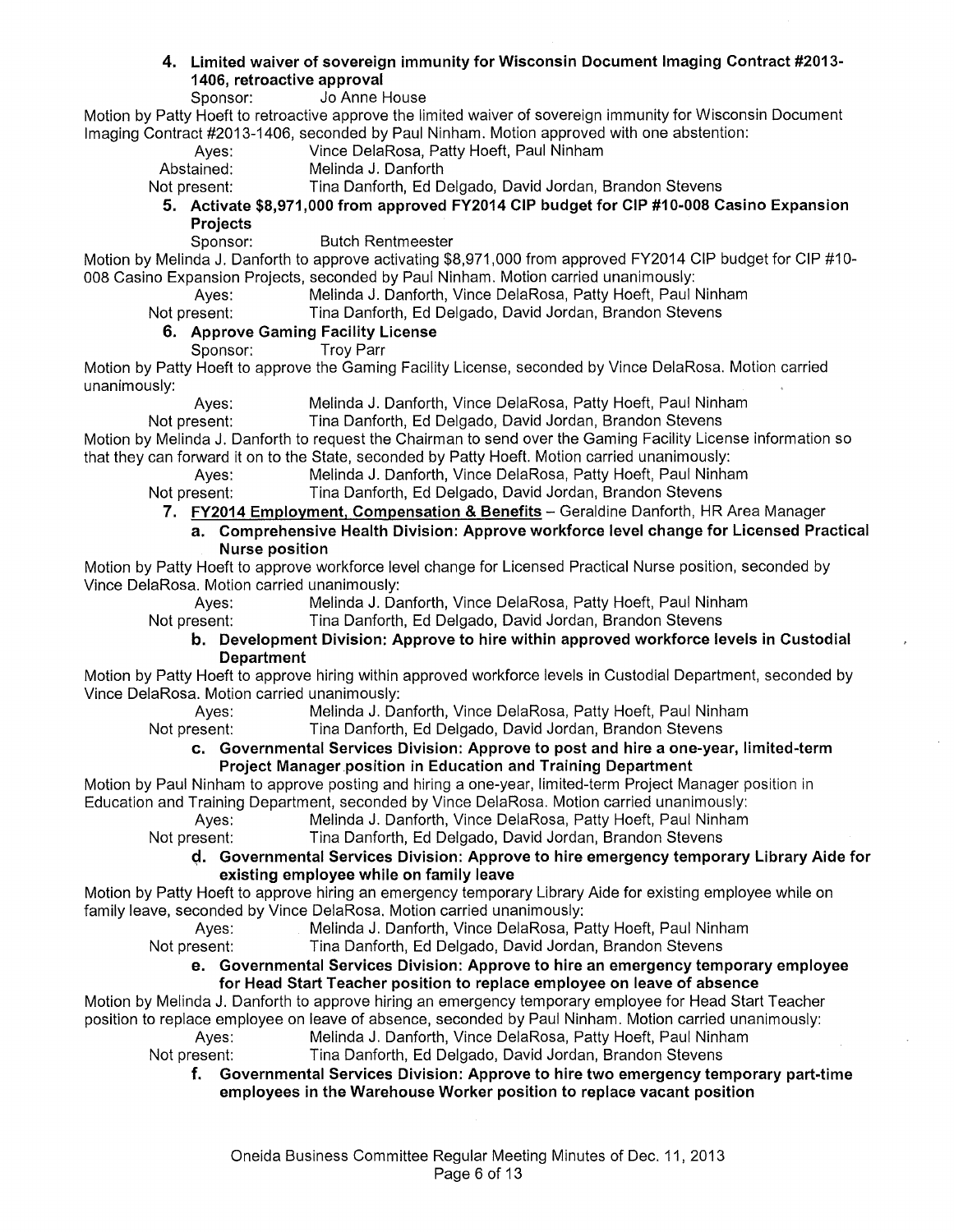Motion by Patty Hoeft to approve hiring two emergency temporary part-time employees in the Warehouse Worker position to replace vacant position, seconded by Paul Ninham. Motion carried unanimously:

Ayes: Melinda J. Danforth, Vince DelaRosa, Patty Hoeft, Paul Ninham<br>Not present: Tina Danforth, Ed Delgado, David Jordan, Brandon Stevens Tina Danforth, Ed Delgado, David Jordan, Brandon Stevens

g. Internal Services Division: Approve to continue with posting of Network Analyst position open to all applicants until filled

Motion by Melinda J. Danforth to approve continuing with posting of Network Analyst position open to all applicants until filled, seconded by Patty Hoeft. Motion carried unanimously:

Melinda J. Danforth, Vince DelaRosa, Patty Hoeft, Paul Ninham

Not present: Tina Danforth, Ed Delgado, David Jordan, Brandon Stevens

h. Internal Services Division: Approve to fill vacant Business Systems Analyst position in MIS

Motion by Patty Hoeft to approve filling vacant Business Systems Analyst position in MIS, seconded by Vince DelaRosa. Motion carried unanimously:<br>Aves: Melinda

Ayes: Melinda J. Danforth, Vince DelaRosa, Patty Hoeft, Paul Ninham<br>Not present: Tina Danforth, Ed Delgado, David Jordan, Brandon Stevens

Tina Danforth, Ed Delgado, David Jordan, Brandon Stevens

#### i. Internal Services Division: Approve to post and fill vacant Desktop Support Trainee position in MIS

Motion by Melinda J. Danforth to approve posting and filling vacant Desktop Support Trainee position in MIS, seconded by Vince DelaRosa. Motion carried unanimously:

Ayes: Melinda J. Danforth, Vince DelaRosa, Patty Hoeft, Paul Ninham<br>Not present: Tina Danforth, Ed Delgado, David Jordan, Brandon Stevens

Tina Danforth, Ed Delgado, David Jordan, Brandon Stevens

j. Gaming Commission: Approve to post to fill vacant Surveillance Technician in Surveillance Department

Motion by Melinda J. Danforth to approve posting to fill vacant Surveillance Technician in Surveillance Department, seconded by Paul Ninham. Motion carried unanimously:

Ayes: Melinda J. Danforth, Vince DelaRosa, Patty Hoeft, Paul Ninham Not present: Tina Danforth, Ed Delgado, David Jordan, Brandon Stevens

k. Human Resource Department: Approve Workforce Coordinator and one staff member to attend mandatory Administration for Native Americans (ANA) training, Jan. 8-9, 2014, Tulsa, OK

Motion by Paul Ninham to approve Workforce Coordinator and one staff member to attend mandatory ANA training, Jan. 8-9, 2014, Tulsa, OK, seconded by Vince DelaRosa. Motion carried unanimously:

- Ayes: Melinda J. Danforth, Vince DelaRosa, Patty Hoeft, Paul Ninham<br>Not present: Tina Danforth, Ed Delgado, David Jordan, Brandon Stevens
	- Tina Danforth, Ed Delgado, David Jordan, Brandon Stevens

\*Brandon Stevens arrived at 2:00 p.m.

- 8. Judiciary Update<br>Sponsor:
	- Melinda J. Danforth

Motion by Paul Ninham to approve the Judiciary update, seconded by Patty Hoeft. Motion carried unanimously: Ayes: Melinda J. Danforth, Vince DelaRosa, Patty Hoeft, Paul Ninham, Brandon **Stevens** 

- Not present: Tina Danforth, Ed Delgado, David Jordan
	- 9. Authorization to continue in-kind office space support to Tribal Procurement Technical Assistance Center (PTAC) at Skenandoah building, retroactive approval e-poll Sponsor: Patty Hoeft

Motion by Patty Hoeft to retroactive approve authorization to continue the in-kind office space support to Tribal PTAC at Skenandoah building, seconded by Vince DelaRosa. Motion carried with one abstention:

| Ayes:      | Melinda J. Danforth, Vince DelaRosa, Patty Hoeft, Brandon Stevens |
|------------|-------------------------------------------------------------------|
| Abstained: | Paul Ninham                                                       |

Not present: Tina Danforth, Ed Delgado, David Jordan

## XIII. Travel

- A. Travel Reports
- B. Travel Requests
	- 1. Creating and Preserving Traditional Foods planning session, Warm Springs, Oregon, Dec. 12-13, 2013, retroactive approval e-poll
		- Sponsor: Greg Matson, Paul Ninham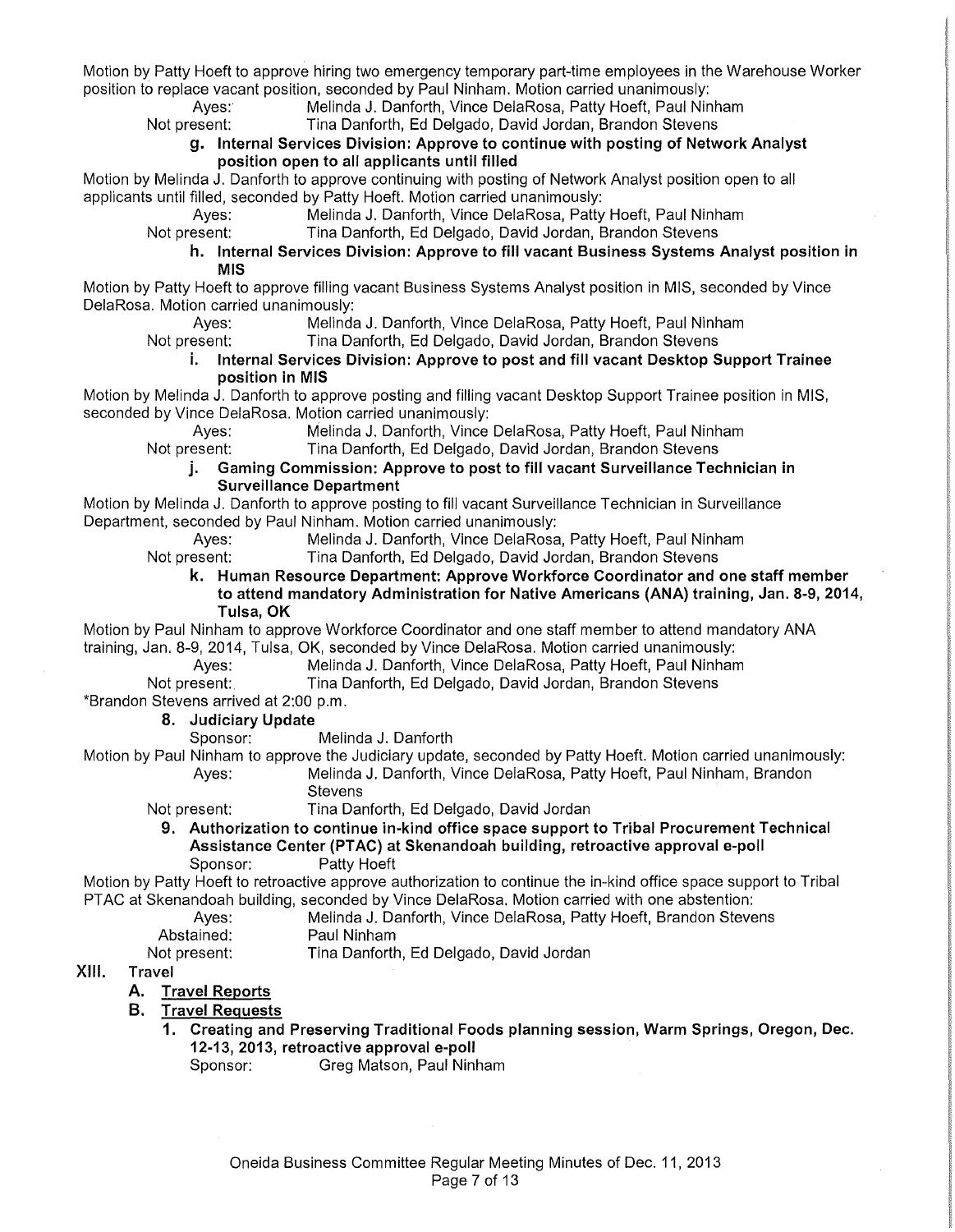Motion by Patty Hoeft to retroactive approve the Creating and Preserving Traditional Foods planning session, Warm Springs, Oregon, Dec. 12-13, 2013 travel request and to note that the Warm Spring Tribe is covering travel for the Vice Chairman and Council member, seconded by Vince DelaRosa. Motion carried unanimously:

> Ayes: Melinda J. Danforth, Vince DelaRosa, Patty Hoeft, Paul Ninham, Brandon **Stevens**

Not present: Tina Danforth, Ed Delgado, David Jordan<br>For the record: Melinda J. Danforth stated...include that in

Melinda J. Danforth stated... include that in motion

2. White House holiday reception, Dec. 12-14, 2013, Washington, DC, retroactive approval e-

- poll<br>Sponsor:
	- **Brandon Stevens**

Motion by Patty Hoeft to retroactive approve the White House holiday reception, Dec. 12-14, 2013, Washington, DC travel request, seconded by Melinda J. Danforth. Motion carried with one abstention:

- Ayes: Melinda J. Danforth, Vince DelaRosa, Patty Hoeft, Paul Ninham<br>Abstained: Brandon Stevens
	- **Brandon Stevens**
- Not present: Tina Danforth, Ed Delgado, David Jordan
- 3. WI Governor's Holiday reception, Dec. 10-11, 2013, Madison, WI, retroactive approval e-poll Sponsor: Ed Delgado

Motion by Patty Hoeft to retroactive approve the WI Governor's Holiday reception, Dec. 10-11, 2013, Madison, WI travel request, seconded by Vince DelaRosa. Motion carried unanimously:

Ayes: Melinda J. Danforth, Vince DelaRosa, Patty Hoeft, Paul Ninham, Brandon **Stevens** 

Not present: Tina Danforth, Ed Delgado, David Jordan

4. 2014 National Reservation Economic Summit (RES), March 17-20, 2014, Las Vegas, NV Sponsor: Tina Danforth

Motion by Melinda J. Danforth to approve the 2014 National RES, March 17-20, 2014, Las Vegas, NV travel request, seconded by Vince DelaRosa. Motion carried unanimously:

- Ayes: Melinda J. Danforth, Vince DelaRosa, Patty Hoeft, Paul Ninham, Brandon **Stevens**
- Not present: Tina Danforth, Ed Delgado, David Jordan

#### XIV. Additions

- 1. Approve CIP package #13-002 54 One Stop replacement and activation of \$2,500,000 from FY2013 CIP budget and \$700,000 from approved FY2014 CIP budget Sponsor: Butch Rentmeester
- Motion by Paul Ninham to approve the following: a procedural exception to forgo Phase II of the CIP process of routing the CIP Package to the various entities, CIP Package and CIP project #13-002 54 One Stop replacement, activation of \$2,500,000 from the approved FY2013 CIP budget and activation of \$700,000 from the approved FY2014 CIP budget, seconded by Vince DelaRosa. Motion carried unanimously:

Ayes: Melinda J. Danforth, Vince DelaRosa, Patty Hoeft, Paul Ninham, Brandon Stevens

Not present: Tina Danforth, Ed Delgado, David Jordan

2. Authorization to proceed with the National Violence Prevention Resource Center consultant agreement for gang awareness and prevention for community and the organization

Sponsor: Ed Delgado

Motion by Melinda J. Danforth to defer the National Violence Prevention Resource Center Consultant contract to the next Business Committee work meeting, seconded by Paul Ninham. Motion carried unanimously:

Ayes: Melinda J. Danforth, Tina Danforth, Vince DelaRosa, Greg Matson, Patty Hoeft, Paul Ninham, Brandon Stevens

Not present: David Jordan

Motion by Tina Danforth to have the National Violence Prevention Resource Center Consultant contract brought back to the next Business Committee meeting based on the work meeting recommendations, seconded by Greg Matson. Motion carried unanimously:

Ayes: Melinda J. Danforth, Tina Danforth, Vince DelaRosa, Greg Matson, Patty Hoeft, Paul Ninham, Brandon Stevens

Not present: David Jordan

3. Approve to schedule community meetings regarding gang awareness and prevention Sponsor: Ed Delgado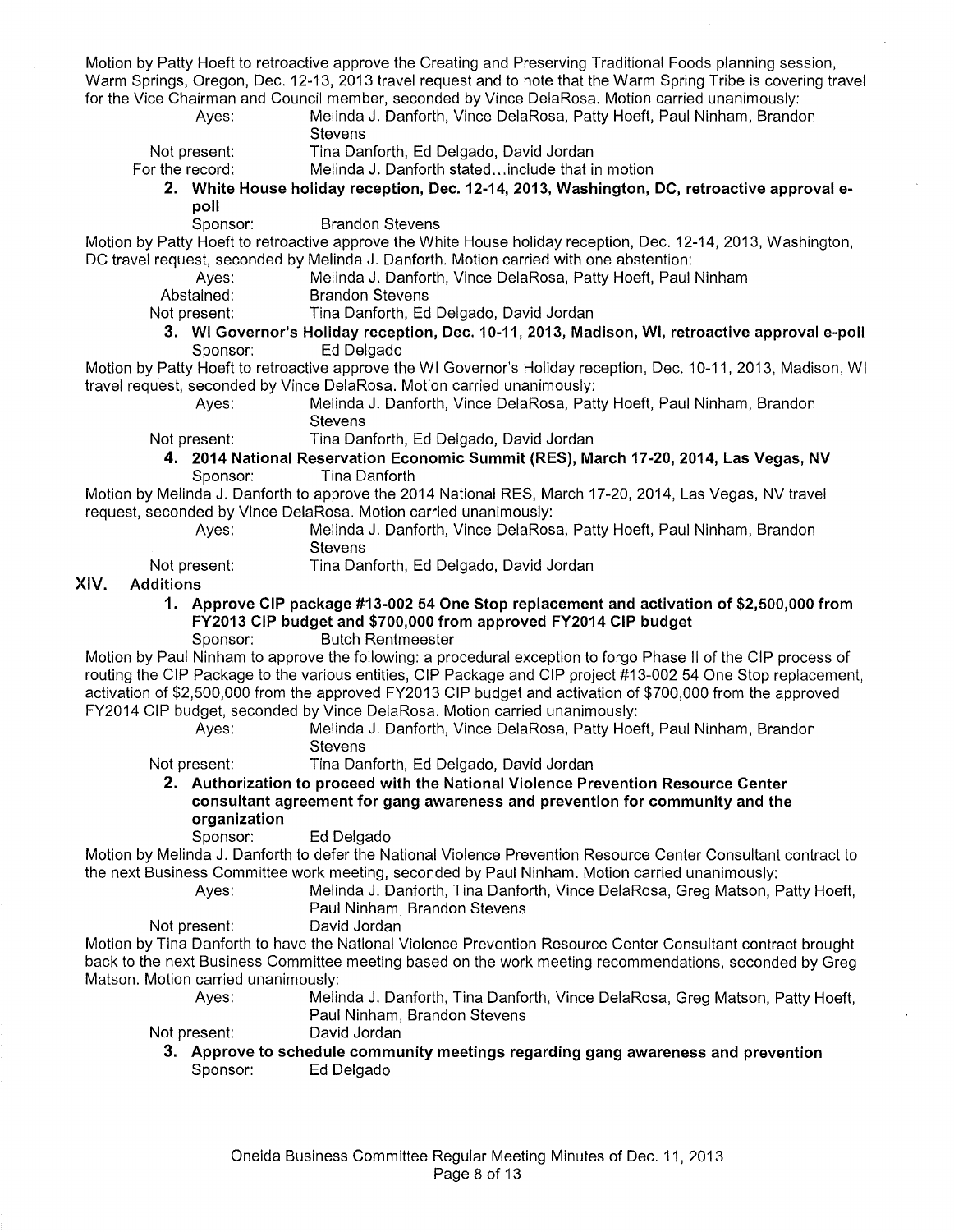Motion by Paul Ninham to defer approve to schedule community meetings regarding gang awareness and prevention to the Business Committee work meeting and to have any recommendations brought back to the next Business Committee meeting, seconded by Melinda J. Danforth. Motion carried unanimously:

| Ayes: | Melinda J. Danforth, Tina Danforth, Vince DelaRosa, Greg Matson, Patty Hoeft, |
|-------|-------------------------------------------------------------------------------|
|       | Paul Ninham, Brandon Stevens                                                  |
|       |                                                                               |

Not present: David Jordan

XV. Action in open session on items from Executive Session discussion meeting of Dec. 10, 2013 A. Reports

#### 1. Chief Counsel report - Jo Anne House

Motion by Melinda J. Danforth to accept the Chief Counsel report, seconded by Vince DelaRosa. Motion carried unanimously:

> Ayes: Melinda J. Danforth, Vince DelaRosa, Patty Hoeft, Paul Ninham, Brandon **Stevens**

Not present: Tina Danforth, Ed Delgado, David Jordan

#### a. Approve limited waiver of sovereign immunity for releasing personal information from Behavioral Health Program as requested under court order in case# 13 CM 1003

Motion by Brandon Stevens to approve the limited waiver of sovereign immunity for releasing personal information from Behavioral Health Program as requested under court order in case # 13 CM 1003, seconded by Paul Ninham. Motion carried unanimously:

Melinda J. Danforth, Vince DelaRosa, Patty Hoeft, Paul Ninham, Brandon **Stevens** 

Not present: Tina Danforth, Ed Delgado, David Jordan

2. Gaming General Manager bi-monthly report - Louise Cornelius

Motion by Patty Hoeft to accept the Gaming General Manager bi-monthly report, seconded by Brandon Stevens. Motion carried unanimously:<br>Aves:

Melinda J. Danforth, Vince DelaRosa, Patty Hoeft, Paul Ninham, Brandon **Stevens** 

Not present: Tina Danforth, Ed Delgado, David Jordan

3. Legislative Affairs/Communications monthly report - Nathan King

Motion by Patty Hoeft to accept Legislative Affairs/Communications monthly report, seconded by Vince DelaRosa. Motion carried unanimously:<br>Ayes:

Melinda J. Danforth, Vince DelaRosa, Patty Hoeft, Paul Ninham, Brandon **Stevens** 

Not present: Tina Danforth, Ed Delgado, David Jordan

\*Tina Danforth arrived at 2:14 p.m.

4. Oneida Seven Generations Corporation - William Cornelius, Chairman

Motion by Melinda J. Danforth to table, seconded by Brandon Stevens. Motion carried with one opposed:

| Ayes: | Melinda J. Danforth, Tina Danforth, Vince DelaRosa, Paul Ninham, Brandon |
|-------|--------------------------------------------------------------------------|
|       | Stevens                                                                  |

Opposed: Patty Hoeft

Not present: Ed Delgado, David Jordan

5. Oneida Airport Hotel Corporation Board - Janice Skenandore-Hirth, Chairwoman

Motion by Paul Ninham to accept the Oneida Airport Hotel Corporation Board report, seconded by Vince DelaRosa. Motion carried unanimously:

> Ayes: Melinda J. Danforth, Tina Danforth, Vince DelaRosa, Patty Hoeft, Paul Ninham, Brandon Stevens

Not present: Ed Delgado, David Jordan

6. Oneida Golf Enterprises - Janice Skenandore-Hirth, Agent

Motion by Melinda J. Danforth to accept the Oneida Golf Enterprises report, seconded by Tina Danforth. Motion carried unanimously:

Ayes: Melinda J. Danforth, Tina Danforth, Vince DelaRosa, Patty Hoeft, Paul Ninham, Brandon Stevens

Not present: Ed Delgado, David Jordan

7. Bay Bank Corporation - Lance Broberg, Chairman

Motion by Paul Ninham to accept the Bay Bank Corporation report, seconded by Tina Danforth. Motion carried unanimously:

Ayes: Melinda J. Danforth, Tina Danforth, Vince DelaRosa, Patty Hoeft, Paul Ninham, Brandon Stevens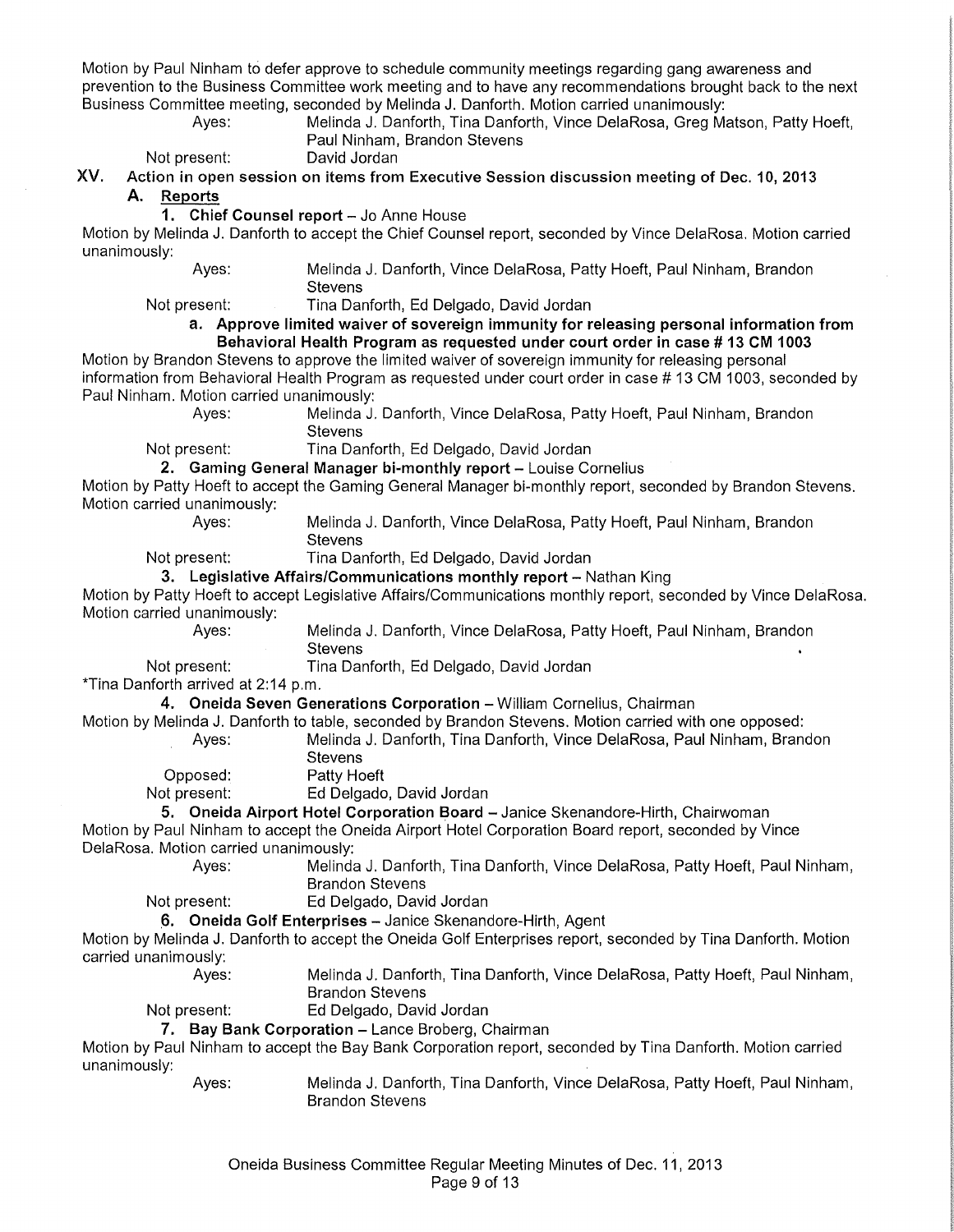Not present: Ed Delgado, David Jordan

## **8. Oneida Total Integrated Enterprises - Butch Rentmeester, Chairman**

Motion by Paul Ninham to accept the Oneida Total Integrated Enterprises report, seconded by Vince DelaRosa. Motion carried with one abstention: Ayes: Melinda J. Danforth, Vince DelaRosa, Patty Hoeft, Paul Ninham, Brandon

|    | Aves:        | Melinda J. Danforth, Vince DelaRosa, Patty Hoe         |  |
|----|--------------|--------------------------------------------------------|--|
|    |              | <b>Stevens</b>                                         |  |
|    | Abstained:   | Tina Danforth                                          |  |
|    | Not present: | Ed Delgado, David Jordan                               |  |
| В. |              | Audit Committee - Councilman Brandon Stevens, Chairman |  |

### **1. Information Technology Compliance Risks**

**Excerpt from Nov. 13, 2013:** Motion by Melinda J. Danforth to defer items 4 and 5 under Audit Committee to the next Business Committee meeting, seconded by Vince DelaRosa. Motion carried unanimously.

Motion by Brandon Stevens to defer the IT Compliance Risks back to the Audit Committee for recommendations, seconded by Melinda J. Danforth. Motion carried unanimously:

Ayes: Melinda J. Danforth, Tina Danforth, Vince DelaRosa, Patty Hoeft, Paul Ninham, Brandon Stevens

Not present: Ed Delgado, David Jordan

**2. Request for Gaming General Manager and Chief Financial Officer to complete the Memorandum of Understanding (MOU) between CFO and Gaming Management Excerpt from Nov. 13, 2013:** Motion by Melinda *J.* Danforth to defer items 4 and 5 under Audit Committee to the next Business Committee meeting, seconded by Vince DelaRosa. Motion carried unanimously.

Motion by Melinda J. Danforth to defer request for Gaming General Manager and Chief Financial Officer to complete the MOU between CFO and Gaming Management back to the Audit Committee to ensure completion of the MOU, seconded by Brandon Stevens. Motion carried unanimously:

Ayes: Melinda J. Danforth, Tina Danforth, Vince DelaRosa, Patty Hoeft, Paul Ninham,

Brandon Stevens

Not present: Ed Delgado, David Jordan

**3. Oct. 24, 2013 Audit Committee minutes** 

Motion by Patty Hoeft to approve Oct. 24, 2013 Audit Committee minutes, seconded by Paul Ninham. Motion carried unanimously:

Ayes: Melinda J. Danforth, Tina Danforth, Vince DelaRosa, Patty Hoeft, Paul Ninham, Brandon Stevens

Not present: Ed Delgado, David Jordan

**4. Internal Audit October report w/Attachment A** 

Motion by Patty Hoeft to accept Internal Audit October report w/Attachment A, seconded by Vince DelaRosa. Motion carried unanimously:

Ayes: Melinda J. Danforth, Tina Danforth, Vince DelaRosa, Patty Hoeft, Paul Ninham, Brandon Stevens

Not present: Ed Delgado, David Jordan

**5. Complimentary Items & Services Compliance Audit and lift the confidentiality requirement allowing Tribal members to view the audit** 

Motion by Patty Hoeft to approve Complimentary Items & Services Compliance Audit and lift the confidentiality requirement allowing Tribal members to view the audit, seconded by Brandon Stevens. Motion carried unanimously:

Ayes: Melinda J. Danforth, Tina Danforth, Vince DelaRosa, Patty Hoeft, Paul Ninham, Brandon Stevens

Not present: Ed Delgado, David Jordan

**6. Title 31 Compliance Audit and lift the confidentiality requirement allowing Tribal members to view the audit** 

Motion by Patty Hoeft to approve Title 31 Compliance Audit and lift the confidentiality requirement allowing Tribal members to view the audit, seconded by Paul Ninham. Motion carried unanimously:

Ayes: Melinda J. Danforth, Tina Danforth, Vince DelaRosa, Patty Hoeft, Paul Ninham, Brandon Stevens

Not present: Ed Delgado, David Jordan

**C. Unfinished Business/Be directives**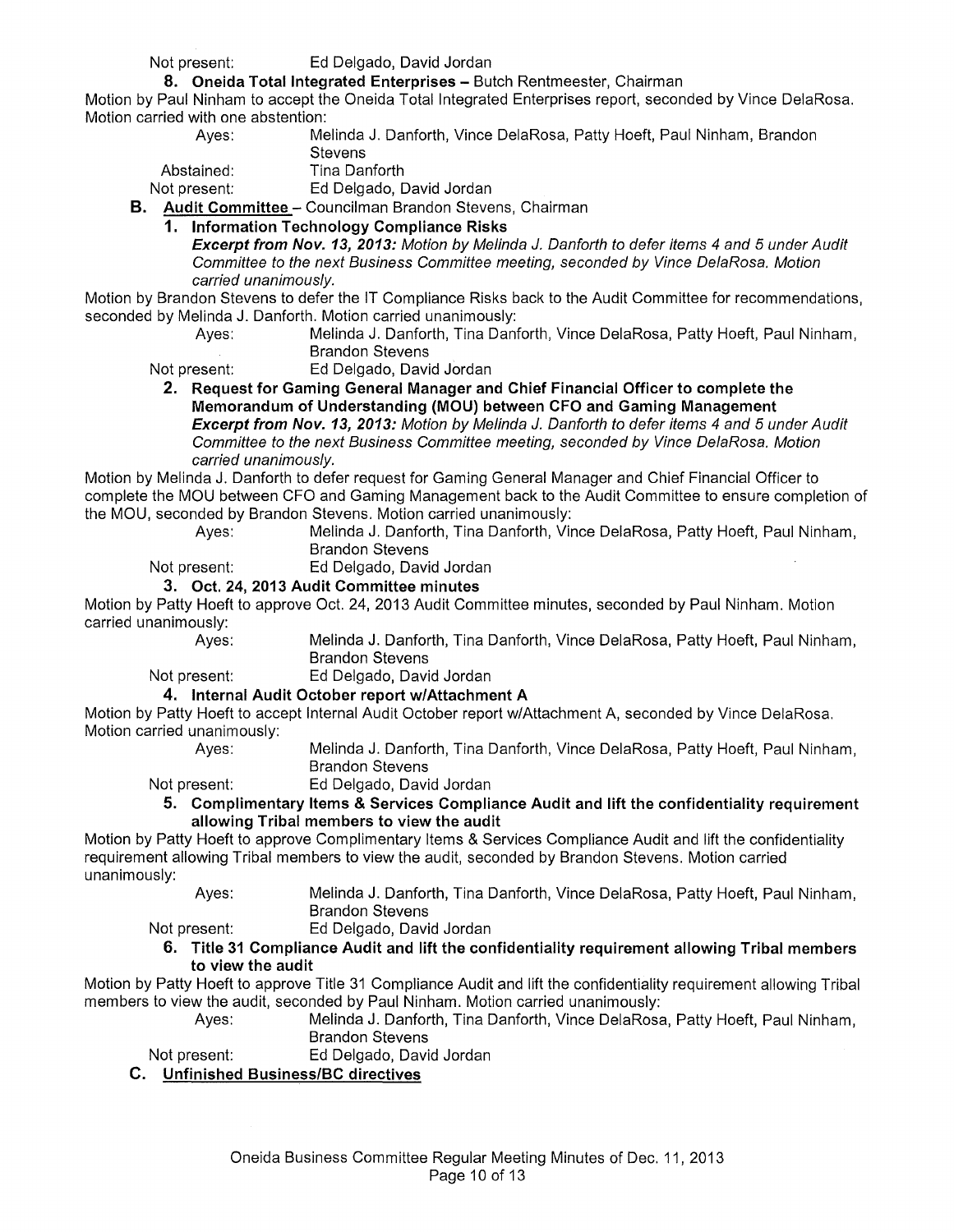# **1. Proposed Interim Enterprise Division Director assignment**

Ed Delgado

**Excerpt from July 17, 2013:** Motion by Patty Hoeft to assign the Farm and Printing to the Internal Services Division director and to complete in not more than 120 days an evaluation of those operations and recommendations to the Business Committee, seconded by Greg Matson. Motion carried with three opposed and the Chairman voting in support of the motion breaking the tie. **Excerpt from Nov. 13, 2013:** Motion by Patty Hoeft to defer Proposed Interim Enterprise Division Director assignment to the next Business Committee meeting, seconded by Melinda J. Danforth. Motion carried unanimously.

Motion by Patty Hoeft to defer proposed Interim Enterprise Division Director assignment to the Business Committee work meeting in December and to bring back a recommendation at the next Business Committee meeting, which includes retro-active approval of the extension of the interim increase in pay, seconded by Paul Ninham. Motion carried with one abstention and one opposed:

| Aves:                            | Vince DelaRosa, Patty Hoeft, Paul Ninham, Brandon Stevens                |
|----------------------------------|--------------------------------------------------------------------------|
| Opposed:                         | Melinda J. Danforth                                                      |
| Abstained:                       | Tina Danforth                                                            |
| Not present:                     | Ed Delgado, David Jordan                                                 |
| For the record:                  | Melinda J. Danforth stated my only opposition is to the increase in pay. |
| D. Ne <u>w Business/Requests</u> |                                                                          |

# **1. Review of Human Resource requests prior to Business Committee review**

Ed Delgado

Motion by Patty Hoeft to approve review of Human Resource requests prior to Business Committee review, seconded by Vince DelaRosa. Motion carried unanimously:<br>Ayes: Melinda J. Danforth. Tina D

Melinda J. Danforth, Tina Danforth, Vince DelaRosa, Patty Hoeft, Paul Ninham, Brandon Stevens

Not present: Ed Delgado, David Jordan

**2. FY2014 Employment. Compensation & Benefits-** Geraldine Danforth, HR Area Manager

**a. Custodial: Approve status change from part-time to full-time Custodian position DELETED FROM AGENDA** 

**Excerpt from Nov. 13, 2013:** Motion by Patty Hoeft to defer this item to the next Business Committee meeting, seconded by Melinda *J.* Danforth. Motion carried with one abstention.

**b. Comprehensive Health Division: Extend Interim Dental Supervisor position and retroactive pay** 

Motion by Patty Hoeft to approve extending Interim Dental Supervisor position and retro-active pay, seconded by Brandon Stevens. Motion carried with two abstentions:

| Aves:             | Melinda J. Danforth, Vince DelaRosa, Patty Hoeft, Brandon Stevens                   |
|-------------------|-------------------------------------------------------------------------------------|
| Abstained:        | Tina Danforth, Paul Ninham                                                          |
| Not present:      | Ed Delgado, David Jordan                                                            |
| For the record: . | Paul Ninham stated I'm abstaining on items b, c, d, e, and f. I did not participate |
|                   |                                                                                     |

in the discussion yesterday during executive session, on these items only. **c. Development Division: Approve 15 percent additional duties compensation for employee overseeing Oneida Housing Authority construction projects** 

Motion by Melinda J. Danforth to approve the 12 percent additional duties compensation for employee overseeing Oneida Housing Authority construction projects, seconded by Patty Hoeft. Motion carried with one abstention and one opposed:

| Aves:           | Melinda J. Danforth, Vince DelaRosa, Patty Hoeft, Brandon Stevens                  |
|-----------------|------------------------------------------------------------------------------------|
| Opposed:        | Tina Danforth                                                                      |
| Abstained:      | Paul Ninham                                                                        |
| Not present:    | Ed Delgado, David Jordan                                                           |
| For the record: | Tina Danforth stated I'm opposing because I don't feel this is an appropriate step |
|                 | to do, beginning with the temporary assignment and I think this would fall under   |
|                 | other duties as assigned. I understand that there are already things under this    |
|                 | person, so either they have the capacity to address this area or they don't and    |
|                 | just because there are a lot of issues around housing right now, I'm not           |

comfortable with another layer of bureaucracy. **d. Development Division: Approve additional duties for manager of Oneida Housing Authority with previous wage increase of 15 percent and to be retro-active from date wage was reduced**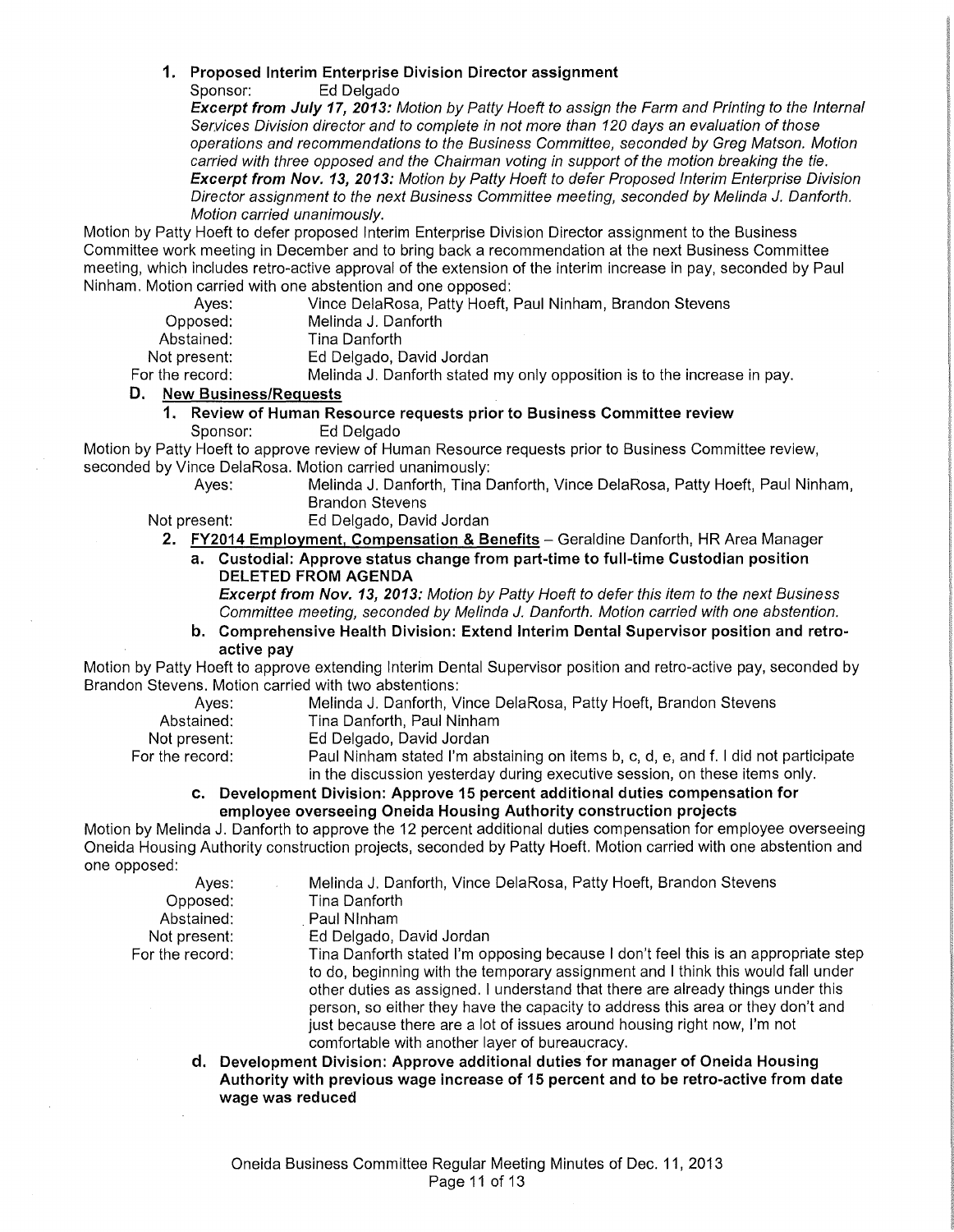Motion by Patty Hoeft to approve additional duties for manager of Oneida Housing Authority with previous wage increase of 15 percent and to be retro-active from date wage was reduced, seconded by Brandon Stevens. Motion failed with one abstention and three opposed:

- Ayes: Patty Hoeft, Brandon Stevens<br>
Opposed: Tina Danforth. Melinda J. Dan
- Opposed: Tina Danforth, Melinda J. Danforth, Vince DelaRosa
- Abstained: Paul Ninham<br>
Not present: Ed Delgado.

Ed Delgado, David Jordan

**e. Gaming Division: Hire emergency temporary Seamstress while existing employee is on medical leave** 

Motion by Patty Hoeft to approve hiring emergency temporary Seamstress while existing employee is on medical leave, seconded by Vince DelaRosa. Motion carried with three abstentions:

Ayes: Vince DelaRosa, Patty Hoeft, Brandon Stevens<br>Abstained: Melinda J. Danforth, Tina Danforth, Paul Ninhar

Abstained: Melinda J. Danforth, Tina Danforth, Paul Ninham<br>Not present: Ed Delgado, David Jordan

Ed Delgado, David Jordan

### **f. Internal Services Division: Approve change to Cannery employee from half-time to fulltime**

Motion by Patty Hoeft to approve changing Cannery employee from half-time to full-time, seconded by Vince DelaRosa. Motion carried with two abstentions:

Ayes: Melinda J. Danforth, Vince DelaRosa, Patty Hoeft, Brandon Stevens

Abstained: Tina Danforth, Paul Ninham<br>Not present: Ed Delgado, David Jordan

Not present: Ed Delgado, David Jordan<br>For the record: Tina Danforth stated I belie Tina Danforth stated I believe this is Tribal contribution not grant funds, so that's my reason for abstaining.

#### **3. Approve limited waiver of sovereign immunity for Employee Resource Center contract**  Sponsor: Larry Barton

Motion by Patty Hoeft to approve the limited waiver of sovereign immunity for Employee Resource Center contract, seconded by Vince DelaRosa. Motion carried unanimously:

> Ayes: Melinda J. Danforth, Tina Danforth, Vince DelaRosa, Patty Hoeft, Paul Ninham, Brandon Stevens

Not present: Ed Delgado, David Jordan

#### **4. Approve procedural exception for land acquisition**

Sponsor: Pat Pelky

Motion by Patty Hoeft to approve procedural exception for land acquisition, seconded by Paul Ninham. Motion carried with one opposed:

Ayes: Melinda J. Danforth, Vince DelaRosa, Patty Hoeft, Paul Ninham, Brandon **Stevens** 

Opposed: Tina Danforth

Not present: Ed Delgado, David Jordan

**5. Pardon and Forgiveness Recommendations-** Vicki Deer, Pardon and Forgiveness Screening Committee Chairwoman

#### **a. Antonio Hernandez**

Motion by Paul Ninham to adopt resolution 12-11-13-G Regarding Pardon of Antonio Hernandez, seconded by Vince DelaRosa. Motion carried unanimously:

Ayes: Melinda J. Danforth, Tina Danforth, Vince DelaRosa, Patty Hoeft, Paul Ninham, Brandon Stevens

Not present: Ed Delgado, David Jordan

#### **b. Kevin House**

Motion by Patty Hoeft to adopt resolution 12-11-13-H Regarding Pardon of Kevin House, seconded by Paul Ninham. Motion carried unanimously:

Ayes: Melinda J. Danforth, Tina Danforth, Vince DelaRosa, Patty Hoeft, Paul Ninham, Brandon Stevens

Not present: Ed Delgado, David Jordan

#### **c. Patricia Thomas**

Motion by Melinda J. Danforth to adopt resolution 12-11-13-1 Regarding Pardon of Patricia Thomas, seconded by Vince DelaRosa. Motion carried unanimously:

Ayes: Melinda J. Danforth, Tina Danforth, Vince DelaRosa, Patty Hoeft, Paul Ninham, Brandon Stevens

Not present: Ed Delgado, David Jordan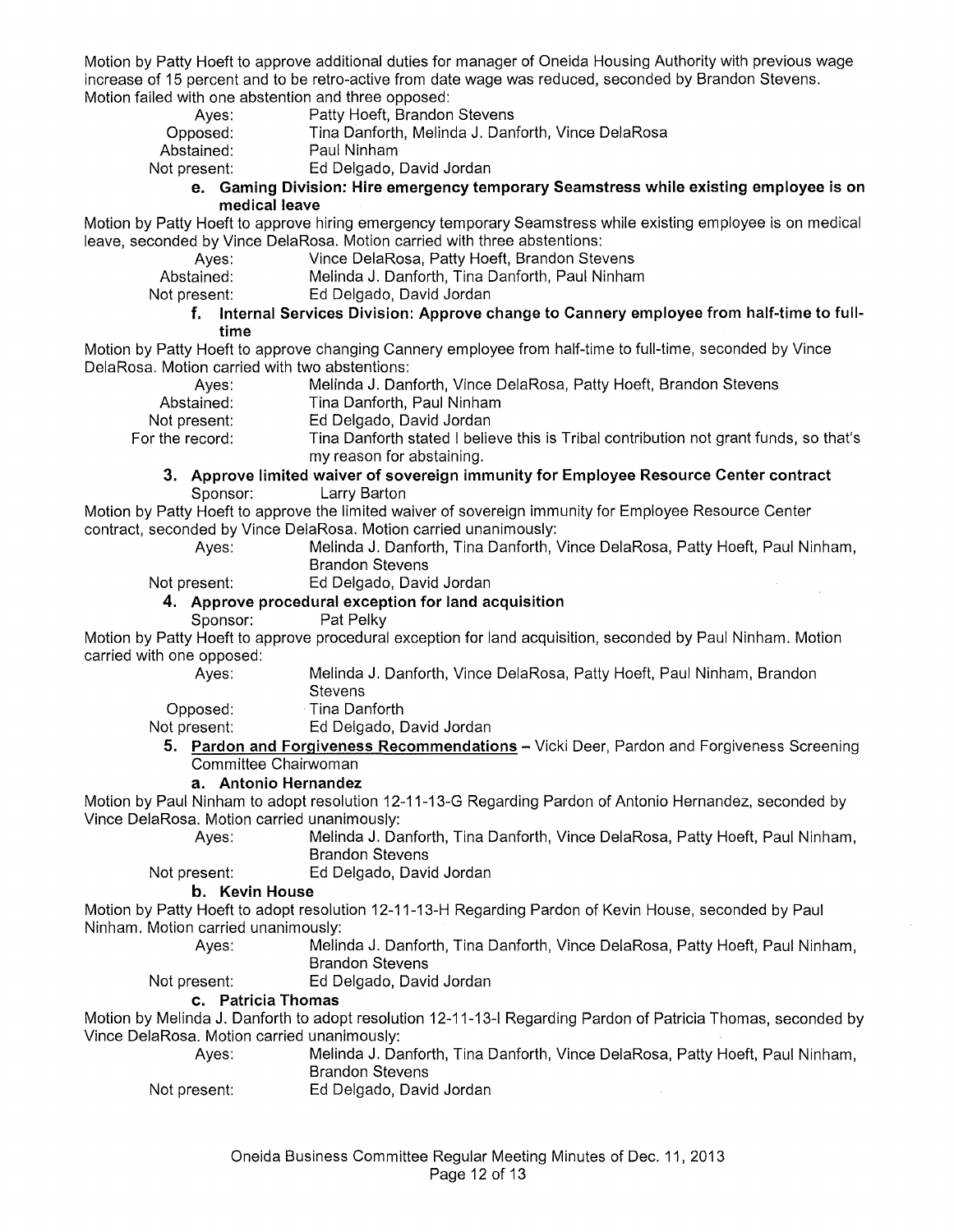by Paul Ninham. Motion carried unanimously:

**d. Sherry Skenandore**  Motion by Melinda J. Danforth to adopt resolution 12-11-13-J Regarding Pardon of Sherry Skenandore, seconded Ayes: Melinda J. Danforth, Tina Danforth, Vince DelaRosa, Patty Hoeft, Paul Ninham, Brandon Stevens Not present: Ed Delgado, David Jordan **e. Wayne Leutjen**  Motion by Melinda J. Danforth to adopt resolution 12-11-13-K Regarding Pardon of Wayne Leutjen, seconded by Paul Ninham. Motion carried unanimously: Ayes: Melinda J. Danforth, Tina Danforth, Vince DelaRosa, Patty Hoeft, Paul Ninham, Brandon Stevens Not present: Ed Delgado, David Jordan **E. Additions 1. Approve additional 8.5 percent increase for additional duties for Development Division Director**  Sponsor: Ed Delgado Motion by Patty Hoeft to approve additional 8.5 percent increase for additional duties for Development Division Director, seconded by Brandon Stevens. The Vice Chairman voted in support of the motion to break the tie. Ayes: Greg Matson, Patty Hoeft, Paul Ninham, Brandon Stevens Opposed: Melinda J. Danforth, Tina Danforth, Vince DelaRosa Not present: Ed Delgado, David Jordan For the record: Tina Danforth stated I oppose because this creates another level of bureaucracy and we made two wage adjustments for two people underneath this, so now we're making three wage adjustments to compensate for one area. For the record this person will be held responsible for the condition of this program, based on the interim assignment, based on the wage adjustment. Either you take it all or you don't take any of it. If you want to be compensated, then you get all the responsibility with it. **2. FY2014 Employment, Compensation & Benefits-** Geraldine Danforth, HR Area Manager **a. Approve extension for interim Slot Supervisor**  Motion by Melinda J. Danforth to approve extension for interim Slot Supervisor, seconded by Brandon Stevens. Motion carried with one abstention: Ayes: Melinda J. Danforth, Vince DelaRosa, Patty Hoeft, Paul Ninham, Brandon **Stevens** Abstained: Tina Danforth Not present: Ed Delgado, David Jordan Motion by Patty Hoeft to go back into executive session at 2:46 p.m. to discuss the Oneida Seven Generations reports, seconded by Paul Ninham. Motion carried with two opposed: Ayes: Melinda J. Danforth, Greg Matson, Patty Hoeft, Paul Ninham, Brandon Stevens Opposed: Tina Danforth, Vince DelaRosa<br>Not present: David Jordan David Jordan Motion by Vince DelaRosa to come out of executive session at 2:58 p.m., seconded by Melinda J. Danforth. Motion carried unanimously: Ayes:

Melinda J. Danforth, Tina Danforth, Vince DelaRosa, Patty Hoeft, Paul Ninham, Brandon Stevens

Ed Delgado, David Jordan

Not present: XVI. Adjourn

Motion by Vince DelaRosa to adjourn at 2:59 p.m., seconded by Tina Danforth. Motion carried unanimously: Ayes: Melinda J. Danforth, Tina Danforth, Vince DelaRosa, Patty Hoeft, Paul Ninham, Brandon Stevens

Not present: Ed Delgado, David Jordan

Minutes prepared by Danelle Wilson, Executive Tribal Clerk Minutes approved as presented/corrected on Jan. 8, 2014.

Patricia Hoeft, Tribal Secretar

ONEIDA BUSINESS COMMITTEE